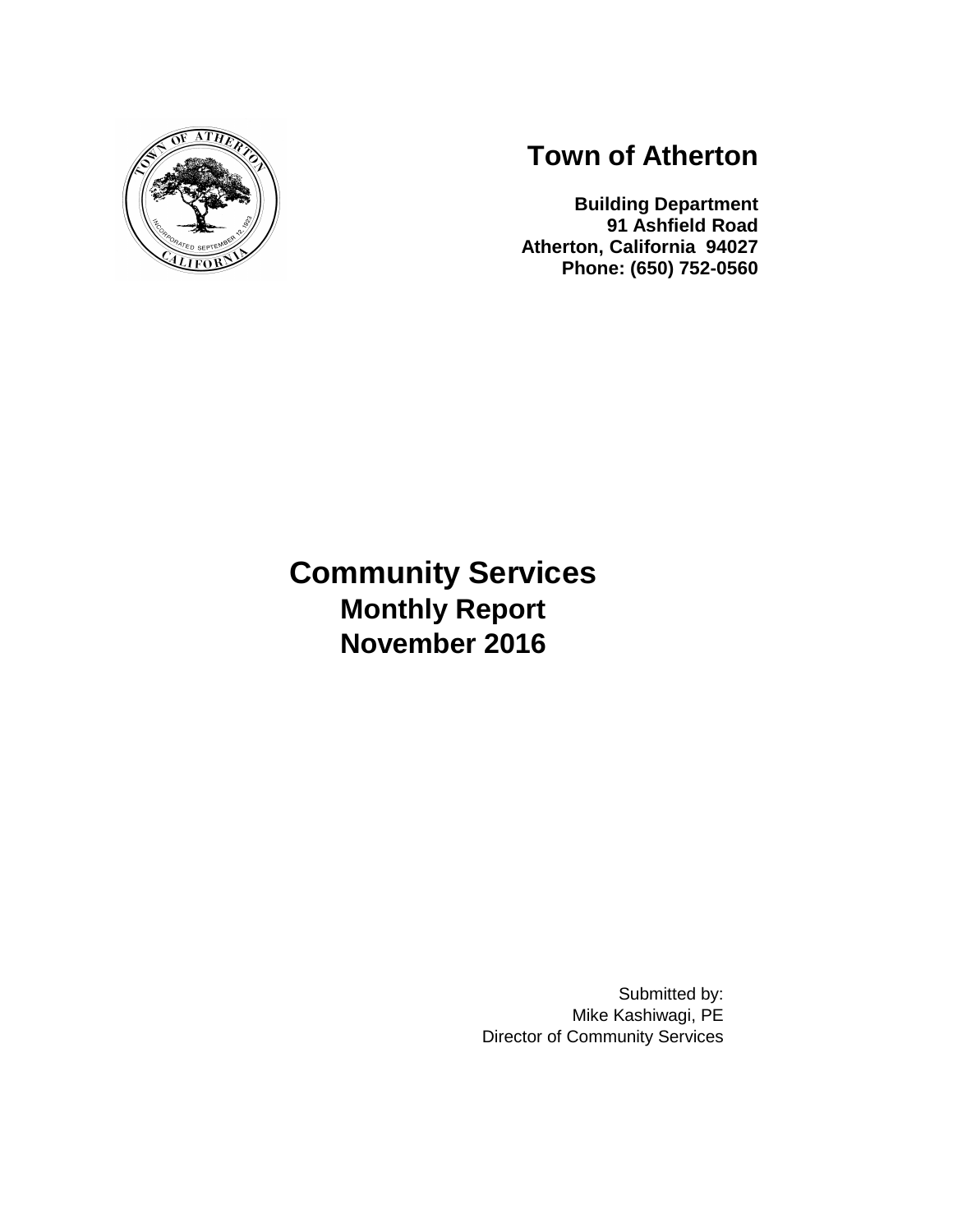# **Town of Atherton Building Safety & Inspection**

*Construction and Permit Summary Nov 1, 2016 to Nov 30, 2016*

|                                                   | <b>Nov-16</b>      | <b>Fiscal Year</b> |
|---------------------------------------------------|--------------------|--------------------|
|                                                   |                    | 2016-17            |
| <b>Total Construction Valuation<sup>1</sup>:</b>  | \$11,927,900       | \$82,478,146       |
|                                                   |                    |                    |
|                                                   | <b>REVENUE</b>     |                    |
|                                                   |                    |                    |
| <b>Plan Check Fees Collected:</b>                 | \$18,257           | \$192,137          |
| <b>Permit Fees Collected:</b>                     | \$85,791           | \$588,241          |
| <b>Other Fees Collected:</b>                      | \$4,070            | \$39,728           |
| <b>TOTAL:</b>                                     | \$108,118          | \$820,106          |
|                                                   |                    |                    |
|                                                   | <b>PLAN CHECK</b>  |                    |
| Applications Received:                            | 72                 | 424                |
|                                                   | <b>PERMITS</b>     |                    |
|                                                   |                    |                    |
| <b>Residential:</b>                               |                    |                    |
| New Single Family Residential Permits             |                    |                    |
| Issued:                                           | $\mathbf 0$        | 18                 |
| New Accessory Structures Issued:                  | 13                 | 124                |
| <b>Addition / Alteration Permits Issued:</b>      | 6                  | 53                 |
| Reroof / Water Well / Grading Permits<br>Issued:  | 9                  | 80                 |
| Plumbing/Mechanical/Electrical Permits<br>Issued: | 21                 | 134                |
| <b>Demolition Permits Issued:</b>                 | $\mathbf 0$        | 14                 |
| Non-Residential:                                  |                    |                    |
| <b>New Permits Issued:</b>                        | $\overline{2}$     | 5                  |
| <b>TOTAL Permits Issued:</b>                      | 51                 | 428                |
|                                                   |                    |                    |
| Total Open Permits as of 11/30/2016               | 1003               |                    |
|                                                   | <b>INSPECTIONS</b> |                    |
| Inspections Performed:                            | 921                | 4,525              |
| Footnotes:                                        |                    |                    |

<sup>1</sup>Valuation: For permitted projects during this period.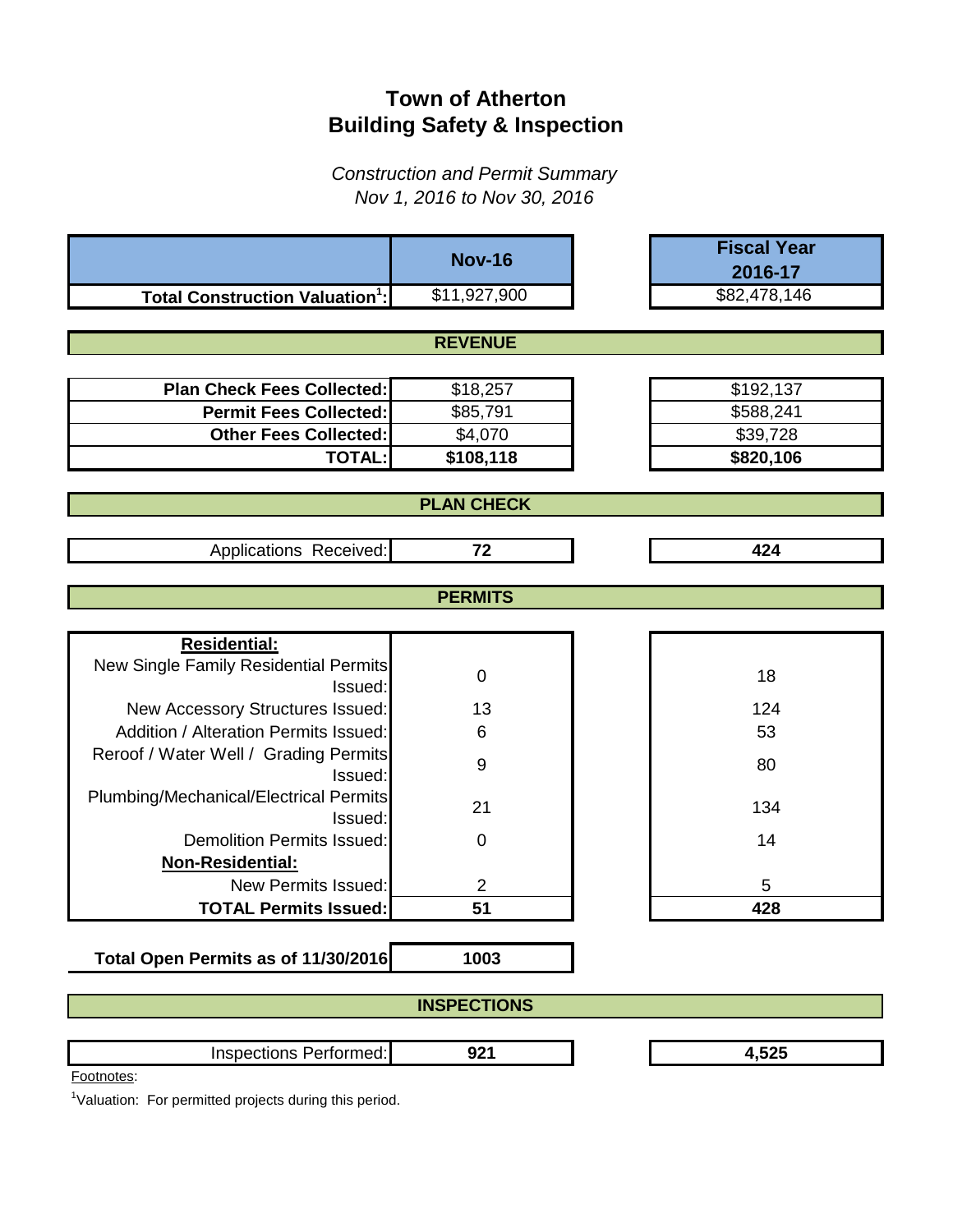#### **Town of Atherton Building Safety & Inspection**

#### **Planning Projects**

*Nov 1, 2016 to Nov 30, 2016*

|                            | <b>This Month</b><br><b>Activity</b> | <b>Fiscal Year to Date</b><br><b>Activity</b> |
|----------------------------|--------------------------------------|-----------------------------------------------|
| <b>Staff Level Reviews</b> | 30                                   | 142                                           |
| Planning Commission Items  |                                      | 14                                            |

There was no Planning Commission meeting this month.

The next meeting is scheduled for December 7, 2016.

#### **Arborist Activity Summary**

#### *Nov 1, 2016 to Nov 30, 2016*

|              | Tree Removal | Inspections | Info. / Consu. | <b>Plan Review</b> |
|--------------|--------------|-------------|----------------|--------------------|
| <b>TOTAL</b> | 19           | ັ           | ົ<br>ັ         | 53                 |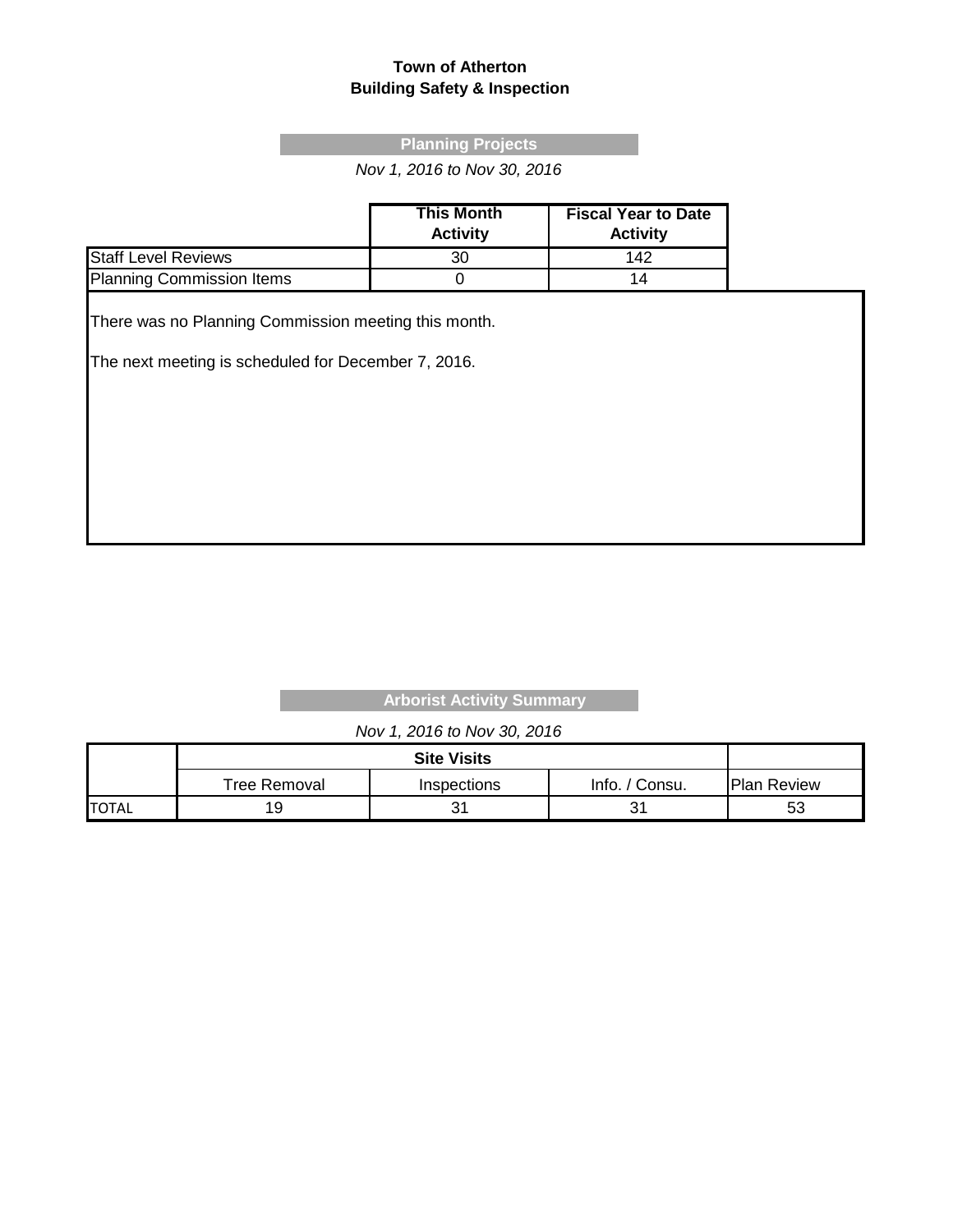# **Town of Atherton Building Inspection & Plan Check**

| <b>Month</b>                  | 2016           | 2015     | 2014           | 2013 | 2012           |
|-------------------------------|----------------|----------|----------------|------|----------------|
| January                       | 2              | 2        | 0              | 2    | $\overline{2}$ |
| February                      |                |          | 6              |      | $\overline{0}$ |
| <b>March</b>                  | $\Omega$       | 3        | 6              |      | $\overline{2}$ |
| <b>April</b>                  | $\overline{2}$ | 2        |                | 3    | $\overline{2}$ |
| May                           | 2              |          | $\overline{2}$ |      | 4              |
| June                          | $\Omega$       | 3        | $\overline{2}$ | 5    | 3              |
| July                          | 5              | 8        | 4              | 2    | 3              |
| <b>August</b>                 | 3              | 4        | 2              | 3    | $\overline{2}$ |
| September                     | 4              | 4        |                | 4    | 3              |
| <b>October</b>                | 6              | 3        |                | 5    | 4              |
| <b>November</b>               | $\bf{0}$       | $\Omega$ | 4              |      |                |
| <b>December</b>               |                | $\Omega$ | 4              | 3    | 4              |
| <b>Total New SFD Permits:</b> | 25             | 31       | 33             | 31   | 30             |

### **Summary of New Single Family Residential Permits Issued by Month**

### **Plan Check Performance**

*Nov 1, 2016 to Nov 30, 2016*

| Project<br><b>Type</b>             | <b>Cycles</b>   | No of Plan<br><b>Checks</b> | <b>Target</b><br>$***$ | Average<br><b>Review</b><br><b>Days</b> | Overdue<br>Plan<br><b>Checks</b> |
|------------------------------------|-----------------|-----------------------------|------------------------|-----------------------------------------|----------------------------------|
| Major<br>Plan Check                | 1st Review      | 79                          | 10                     | 9                                       | 0                                |
|                                    | Subsequent Rev. | 59                          | $5\phantom{.0}$        | 4                                       | $\overline{0}$                   |
| Minor<br>Plan Check                | 1st Review      | 6                           | 3                      | $\overline{2}$                          | $\overline{0}$                   |
|                                    | Subsequent Rev. |                             | $\overline{2}$         |                                         | $\Omega$                         |
| <b>Total Number of Plan Checks</b> |                 | 145                         |                        |                                         |                                  |

\*\* Target: in working days

Major Plan Check: New Houses, New Accessory Structures, New non-Residential

Minor Plan Check: Small additions, Reroof, Alterations, PV, Gates, Misc.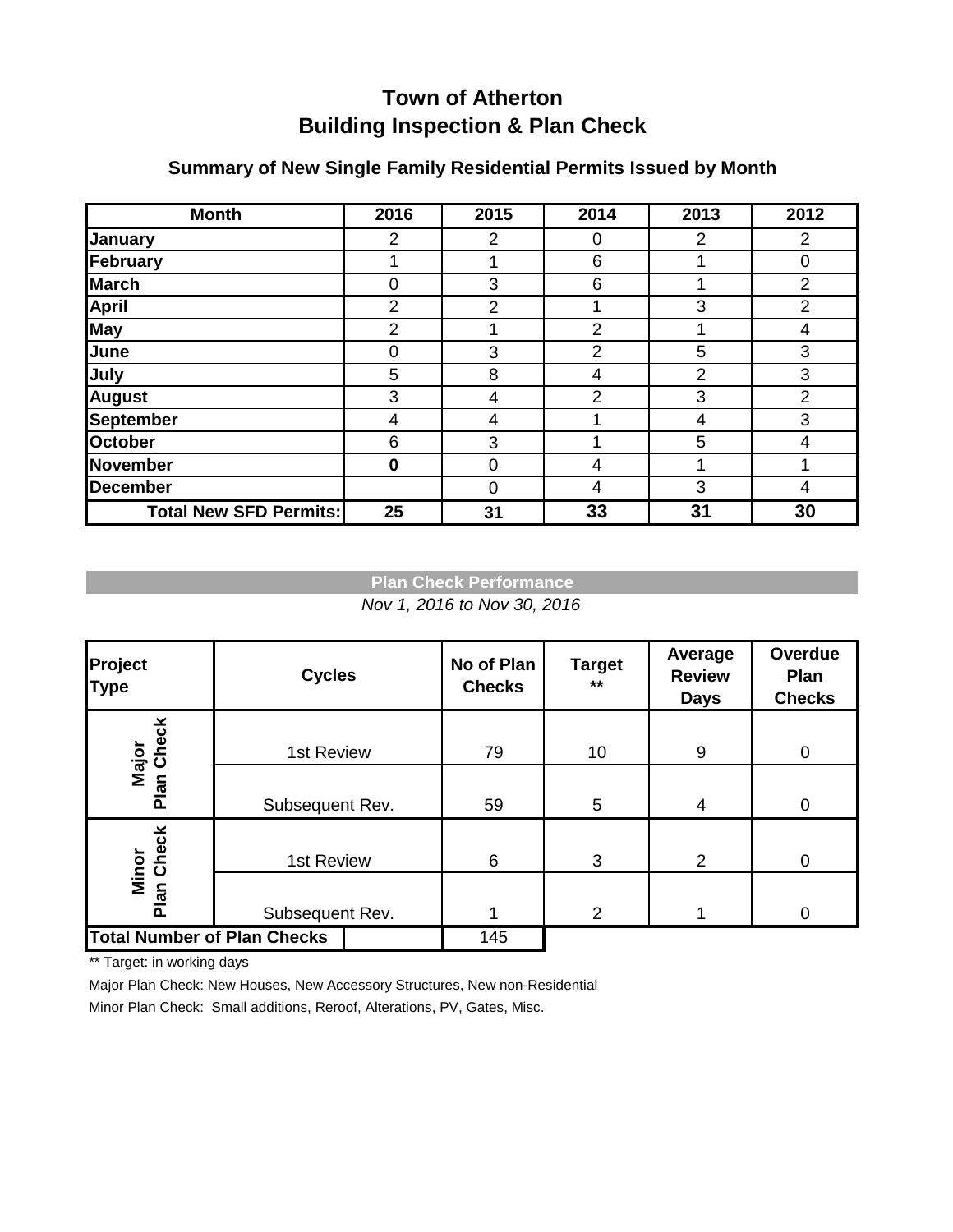## **Summary Graphs**